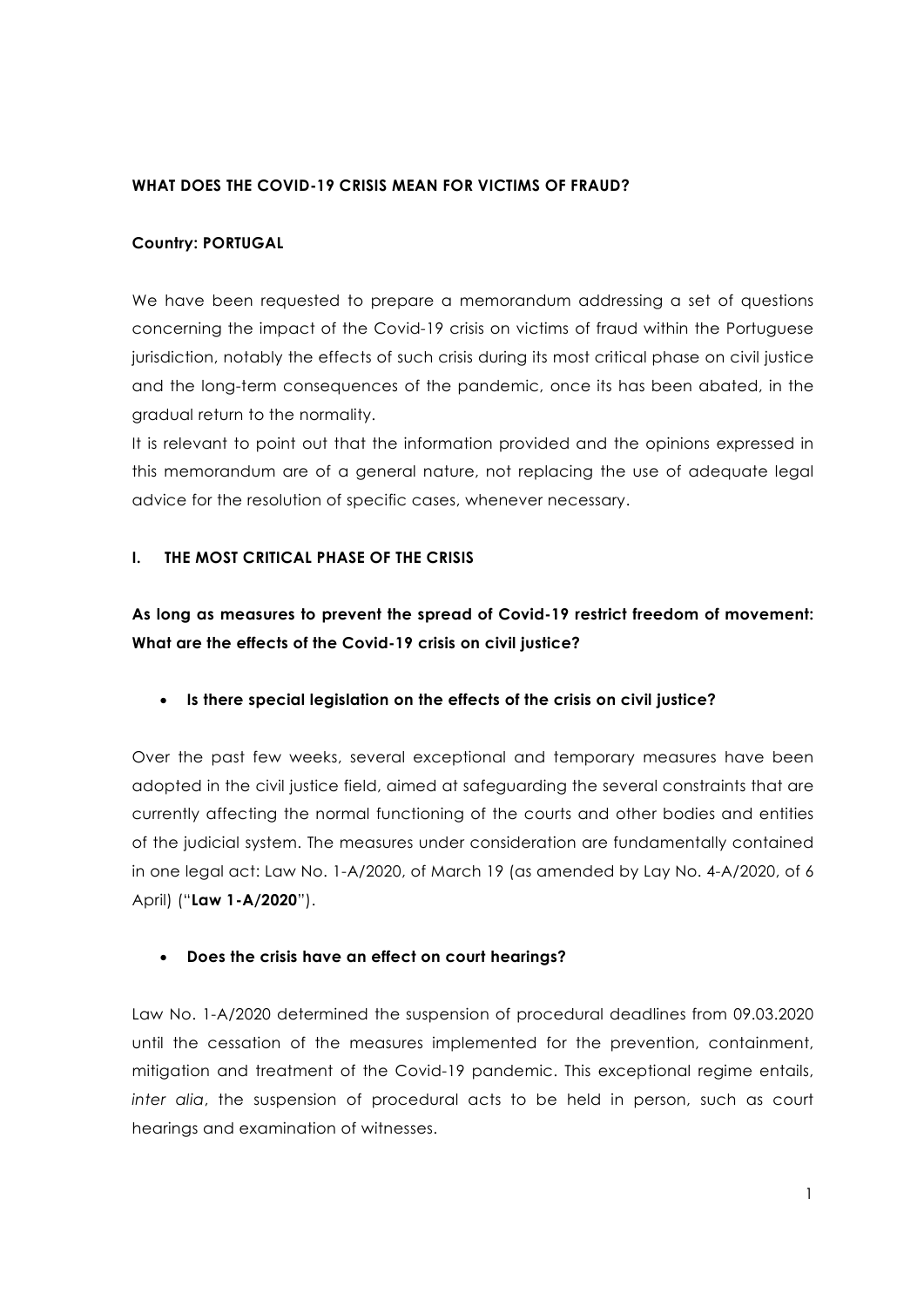Despite this generic suspension, Law No. 1-A/2020, of March 19 expressly foresees the possibility of performing procedural acts (notably court hearings) whenever all the parties agree that the conditions to ensure their practice through remote communication means (e.g. teleconference, video call or other equivalent) are fulfilled.

### o Do court hearings take place during the crisis?

In addition to the possibility just mentioned, it should be noted that, under Law 1-A/2020, urgent proceedings (e.g. precautionary proceedings) shall continue to be conducted without suspension (or interruption) of time limits, acts or steps during this period. As a rule, court hearings and other face-to-face procedural acts in urgent proceedings shall be performed through remote communication means. Notwithstanding, in those proceedings concerning the life, physical integrity, mental health, liberty or immediate subsistence of the interveners, whenever remote means are not feasible or possible, procedural acts can be held in person, provided that this does not involve the presence of more persons than provided for in the recommendations from the health authorities and in accordance with the guidelines set by the competent higher councils.

### o Do court hearings take place in form of video conferences?

Please see the previous section.

 Does the crisis have an effect on deadlines (of procedural and substantive law)?

## o Are deadlines of ongoing proceedings affected?

Except in the case of urgent proceedings, the deadlines of ongoing proceedings shall remain suspended from 09.03.20 until the ceasing of the current situation, to be determined by law.

## o Are deadlines for bringing actions affected (limitation periods)?

Pursuant to Law 1-A/2020, prescription and limitation periods regarding all types of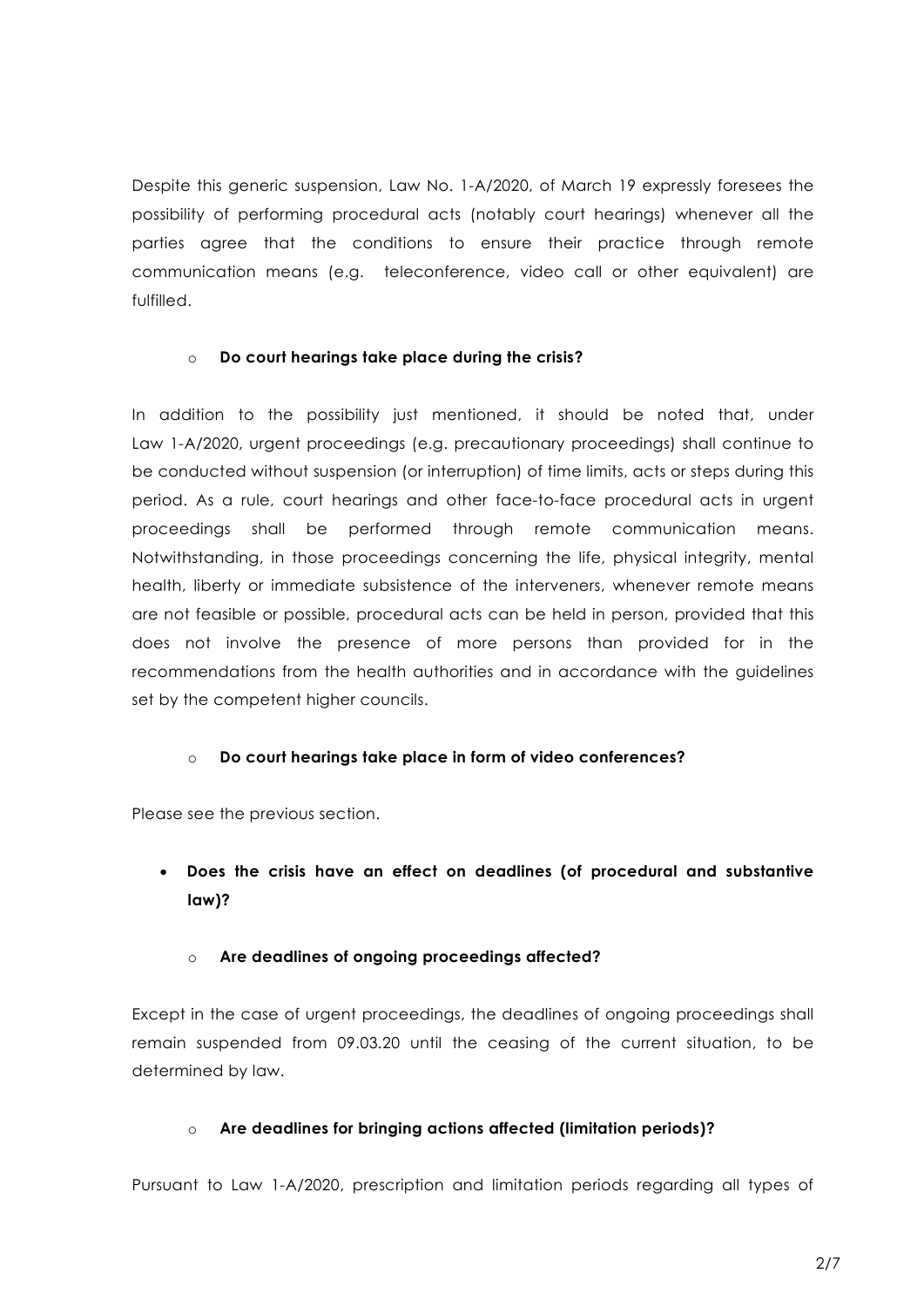proceedings and procedures are also suspended.

## Does the crisis have an effect on enforcement?

Likewise, enforcement proceedings (aimed at obtaining the payment of an amount, the delivery of a specific object or at forcing the counterparty to carry out a certain action) remain suspended.

Moreover, over this period, any acts required to be performed in connection with enforcement proceedings (e.g. those relating to sales, arrangement with creditors, surrender of real estate properties to the legal authorities and seizure proceedings), as well as their preparatory measures are also suspended.

In this respect, the only legally admitted exception concerns those acts whose suspension would cause serious harm to the creditor's livelihood or whose nonperformance would cause him other irreparable damage (which depends on a prior court decision). Yet, it is likely that the current pandemic crisis will have an impact on the performance of such acts, affecting, for instance, situations where personal contact is required.

## o Are enforcement orders issued?

In light of the generic suspension of procedural deadlines, as a rule, during the crisis enforcement orders shall not be issued.

However, it is noteworthy that, as provided by Law 1-A/2020, the suspension of procedural deadlines shall not preclude a final decision being rendered in those cases where the court does not find necessary to take further steps. Thus, it shall not be excluded the possibility that, in the proceedings where the status of the case allows the issuance of a final decision, enforcement orders may be rendered.

## o Are there any effects on deadlines?

The procedural deadlines of ongoing enforcement proceedings remain suspended until the ceasing of the current crisis.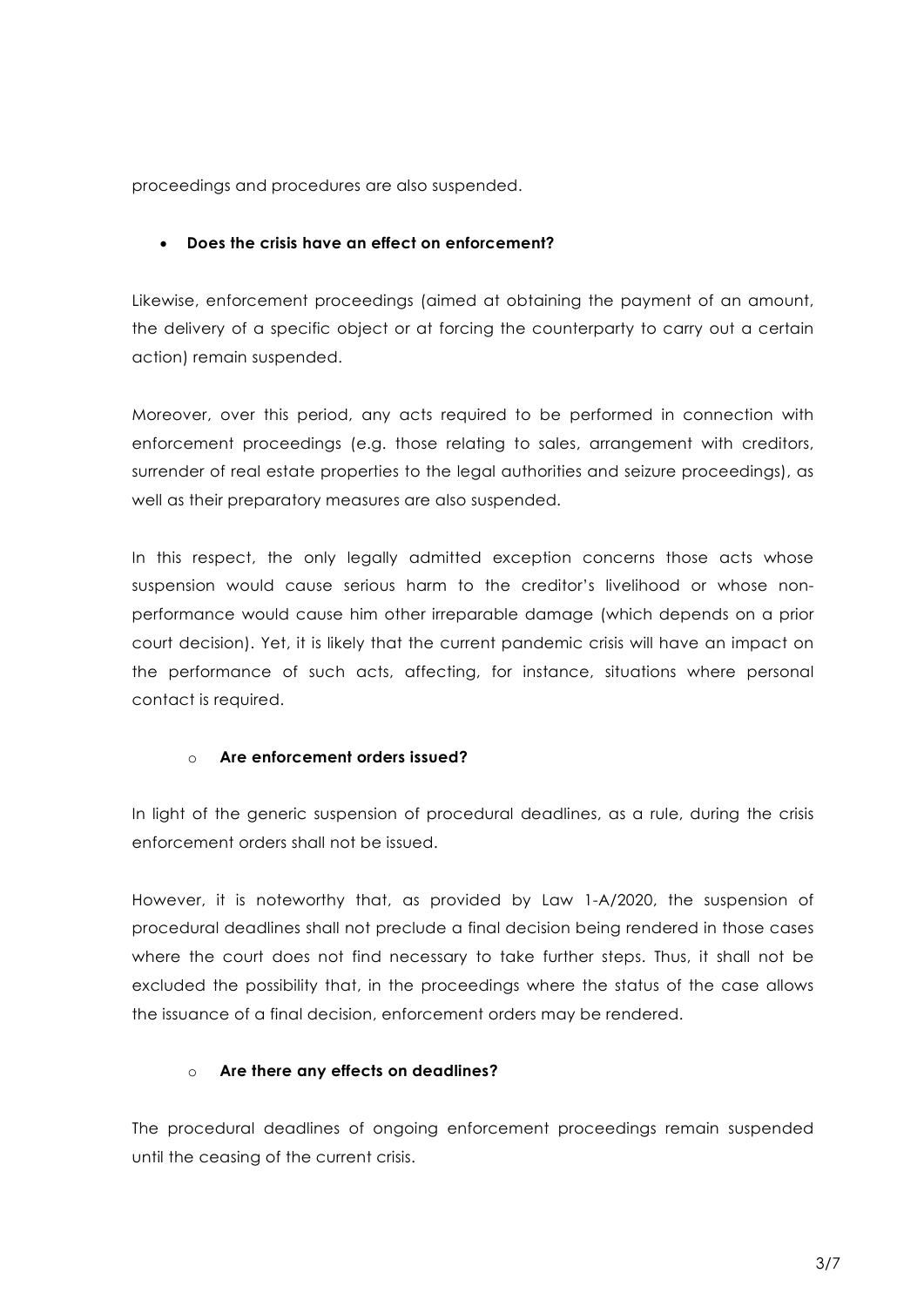### o Can enforcement acts be postponed due to the crisis?

As mentioned above, with exception to the acts whose suspension may produce serious damage to the creditor's livelihood or other irreparable damage, any acts to be performed in connection with enforcement proceedings shall be suspended until the ceasing of the pandemic crisis.

## How do courts work during the crisis?

### o Are courts closed?

Although some restrictions to the physical presence of judges and clerks at the courts facilities may apply as a consequence of the determinations issued by the Higher Council of Magistracy, courts remain open.

Following a Presidential Decree declaring the state of emergency, on the grounds of public calamity, was approved on 18 March (Decree No. 14-A/2020), the Higher Council of Magistracy issued a number of exceptional management measures, determining, inter alia, that only the following procedural acts and steps should be conducted in person: i) urgent acts arising from the decree of the State of Emergency; ii) the urgent service provided for in law; iii) procedural diligences concerning minors at risk or urgent educational guardianship proceedings; and iv) trials of detained or imprisoned defendants.

According to the information made available so far, beyond the aforementioned acts and those to be performed in the context of urgent proceedings, other services under the responsibility of the judges have been mainly ensured trough remote communication means.

### o Can courts / judges be contacted?

To date, there have been no significant limitations on contacts with the courts.

A note should be made on the fact that, according to the practice in Portuguese judicial system, judges are not directly contacted by lawyers or other procedural interveners, all the contacts being made with the relevant court clerks.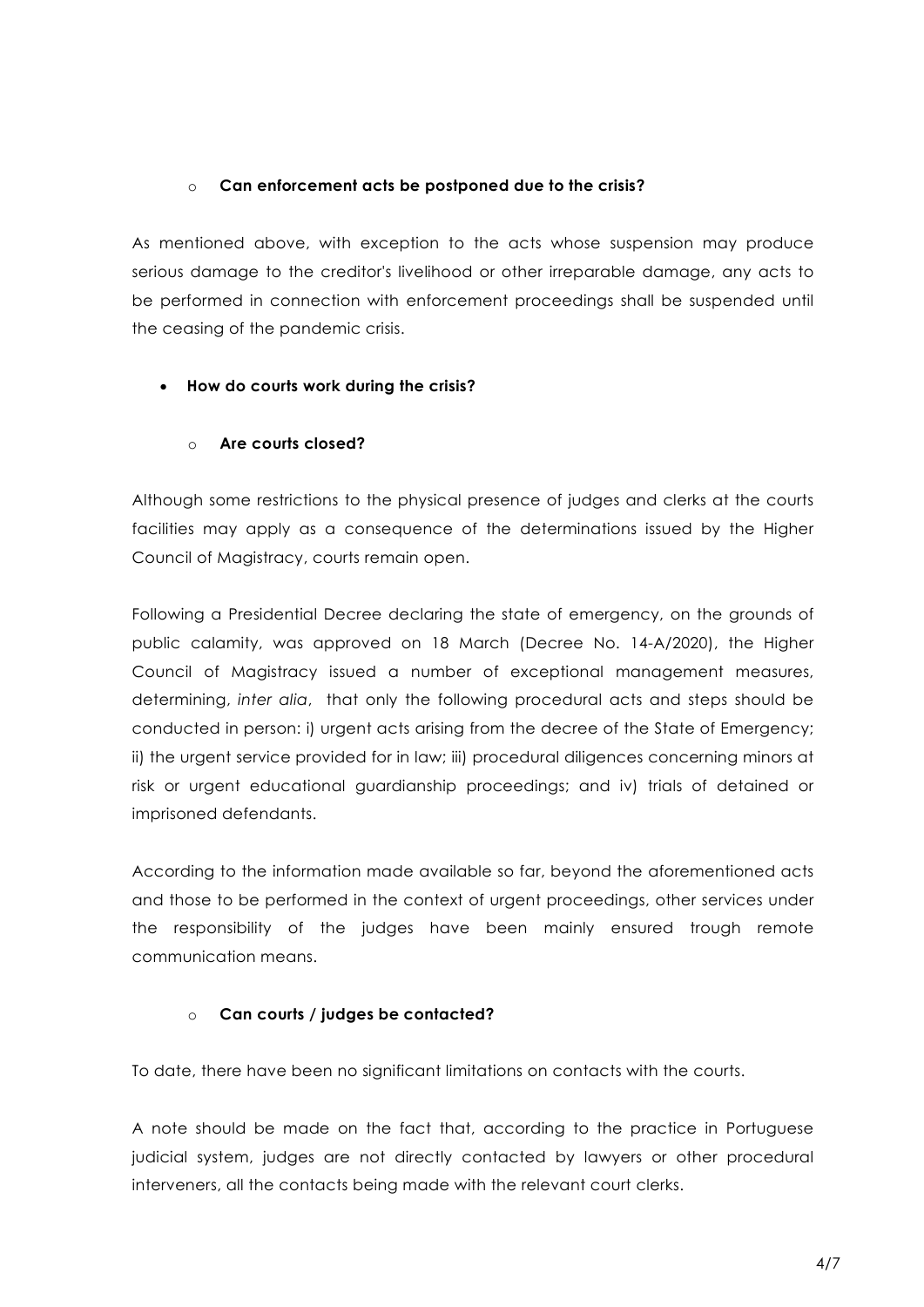## o Are documents served?

Generally, postal notifications and summons shall continue to be served to the parties over the current exceptional period.

# How are particularly urgent matters handled, in particular requests for interim measures such as injunctions and freeze orders?

As previously referred, urgent proceedings continue to be conducted without suspension of deadlines, acts or steps and, therefore, precautionary or interim measures (e.g. injunctions, freeze orders) shall continue to be discussed and judged.

## How do lawyers work during the crisis?

A large number of lawyers and law firms have been operating remotely, while maintaining full access to their firm's electronic files through VPN systems. Litigations lawyers have continuing to advise and represent their clients in ongoing proceedings where the suspension of acts and time periods does not apply, as well as preparing for the moment when the courts will resume normal activity.

## • How do banks work during the crisis?

A large number of bank branches have been operating behind closed doors, with banks repeatedly advising customers to use online services to carry out transactions and only visit the branch when absolutely necessary.

## Does the crisis have an effect on insolvency law?

Under Law 1-A/2020, the deadline for filing for the debtor's insolvency is also suspended.

Having said this, no amendments to the Portuguese Insolvency and Recovery Code ("CIRE"), which regulates insolvency law within our jurisdiction, have been published so far.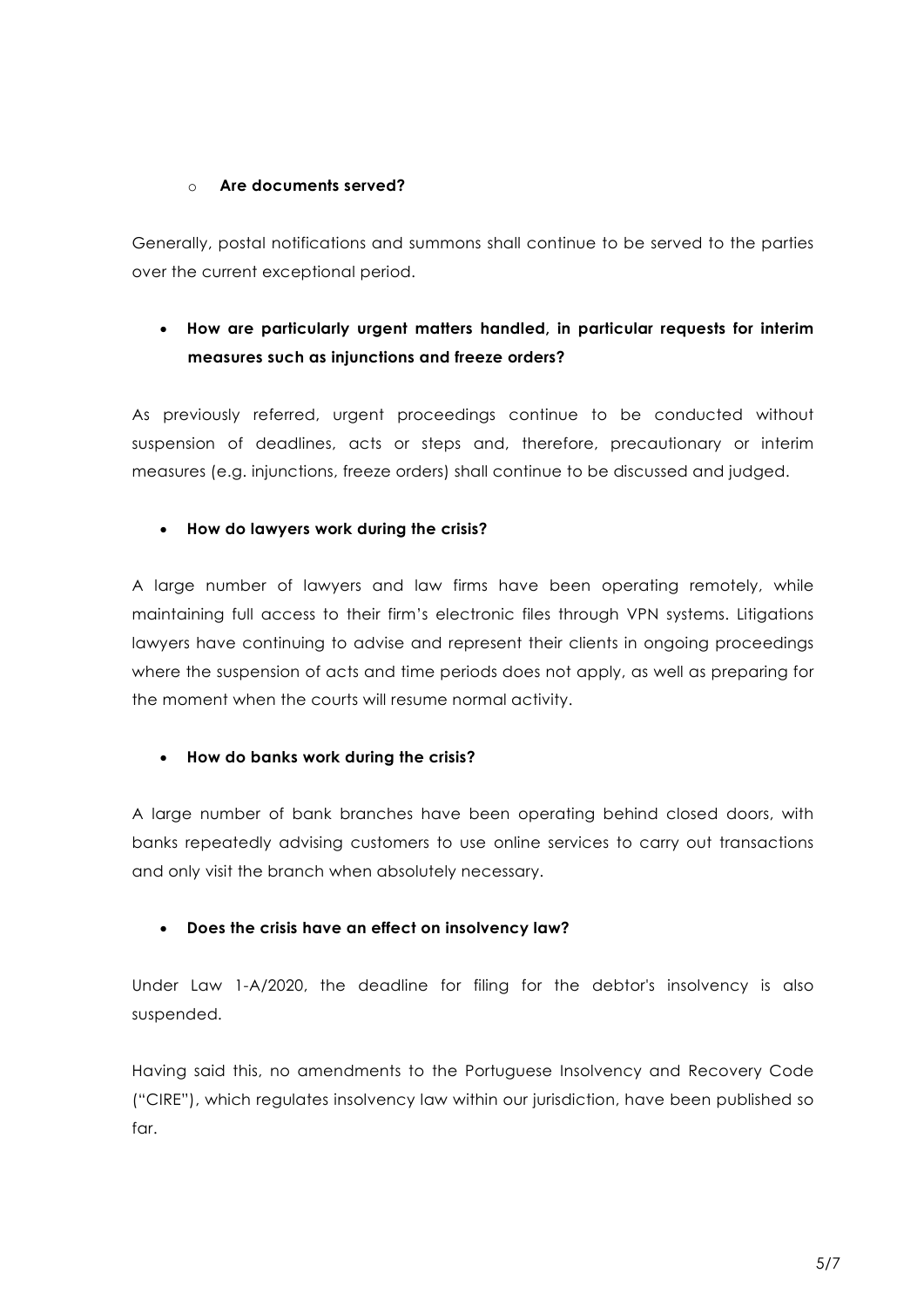### II. FORECAST AFTER THE CRISES AND LONG-TERM EFFECTS

What are the consequences of the Covid-19 pandemic once the pandemic has abated, in the gradual return to a new normality and what are the long-term effects?

Which measures introduced during the crisis will be withdrawn immediately?

In principle, the majority of the emergency measures, especially those related to the suspension of the procedural deadlines, will be lifted as soon as the pandemic crisis ends. However, given that the legislation approved does not foresee the specific moment in which the measures under consideration will effectively cease and a new act will have to be adopted to address this matter, there remains a certain degree of uncertainty in this regard.

### Which measures will remain in place?

At this stage, it is not possible to anticipate which measures will remain in force. It can be admitted that some of the measures concerning social distancing (e.g. suspension of acts to be held in person) will stay in place for some additional time, but the question shall ultimately depend on the development of the epidemic.

## Will enforcement of economic crime, including corruption matters, be weakened due to the lack of financial resources?

Despite some possible short-term constraints and delays in this area (due to the crisis criminal investigations and proceedings are currently subject to a number of limitations), the weakening of the enforcement of economic crime does not seem a likely scenario neither in the medium nor in the long term.

## Do you expect a rise of new anti-corruption prosecutions after the crisis?

This could be the case in Portugal. The current crisis may be being seen as a chance to take advantage of the health emergency by committing several acts with the purpose of illegal and abusive private earning, particularly in a period marked by low cash flows and medical supply shortages. The urgent and imperative demand for personal protective equipment, swabs, ventilators and potential therapeutic medicines could